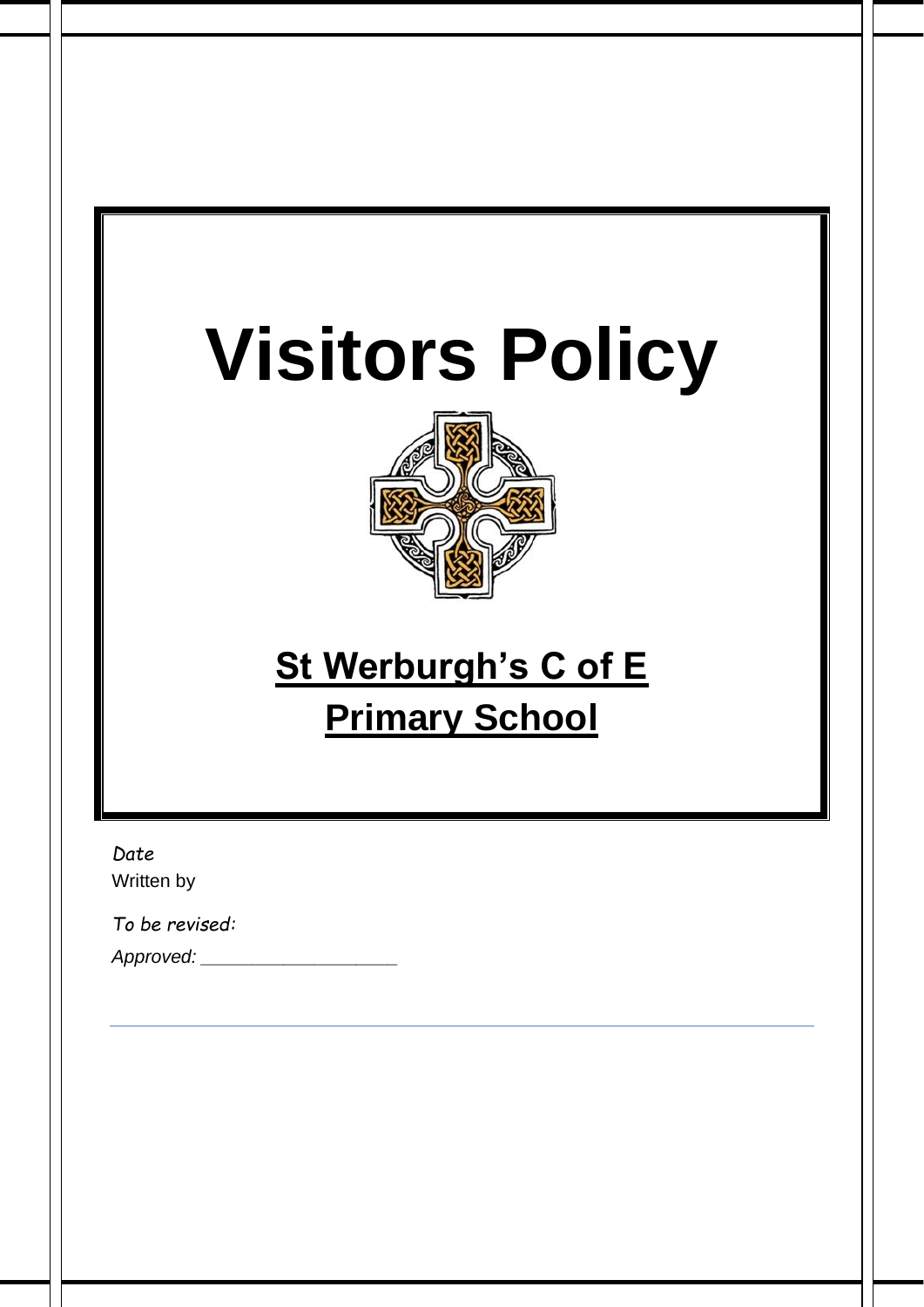# **1. Aim**

To have in place a clear protocol and procedure, which is understood and implemented by all staff, Governors, visitors and parents. The ultimate aim is to ensure that students at our school can learn and enjoy learning in an environment where they are safe from harm.

# **2. Policy statement**

Visitors are very welcome to our school, however it is our schools responsibility to ensure that the security and well-being of our pupils is uncompromised at all times.

The school has a legal duty of care for the health, safety and wellbeing of all pupils and staff. This duty of care incorporates the duty to 'safeguard' all pupils from being subjected to any form of harm or abuse. It is the responsibility of the Governing Body and the Headteacher to ensure that this duty is implemented at all times.

In performing this duty, the Governing Body recognises that there can be no complacency where child protection and safeguarding procedures are concerned. The school therefore requires that **ALL VISITORS** (without exception) comply with the following policy and procedure.

# **3. Policy responsibility**

Our Designated Safeguarding Lead Person is the member of staff responsible for the implementation, coordination, dissemination and review of this policy. All breaches of this policy must be reported to the Designated Safeguarding Lead.

# **4. Where and to whom the policy applies**

The school is deemed to have control and responsibility for its pupils anywhere on the school site, during normal school hours, during after school activities, and on school organised (and supervised) off-site activities.

The policy applies to:

- $\triangleright$  All teaching and non-teaching staff employed by the school
- $\triangleright$  All external visitors entering the school site during the school day or for after school activities (including supply teachers/peripatetic tutors/sports coaches and topic related visitors e.g. authors, journalists)
- ➢ All Governors of the school
- $\triangleright$  All parents (including parent helpers)
- $\triangleright$  All pupils
- ➢ Other education related personnel (County Council staff, Inspectors, health care professionals)
- ➢ Buildings and Maintenance Contractors

# **5. Protocol and procedures**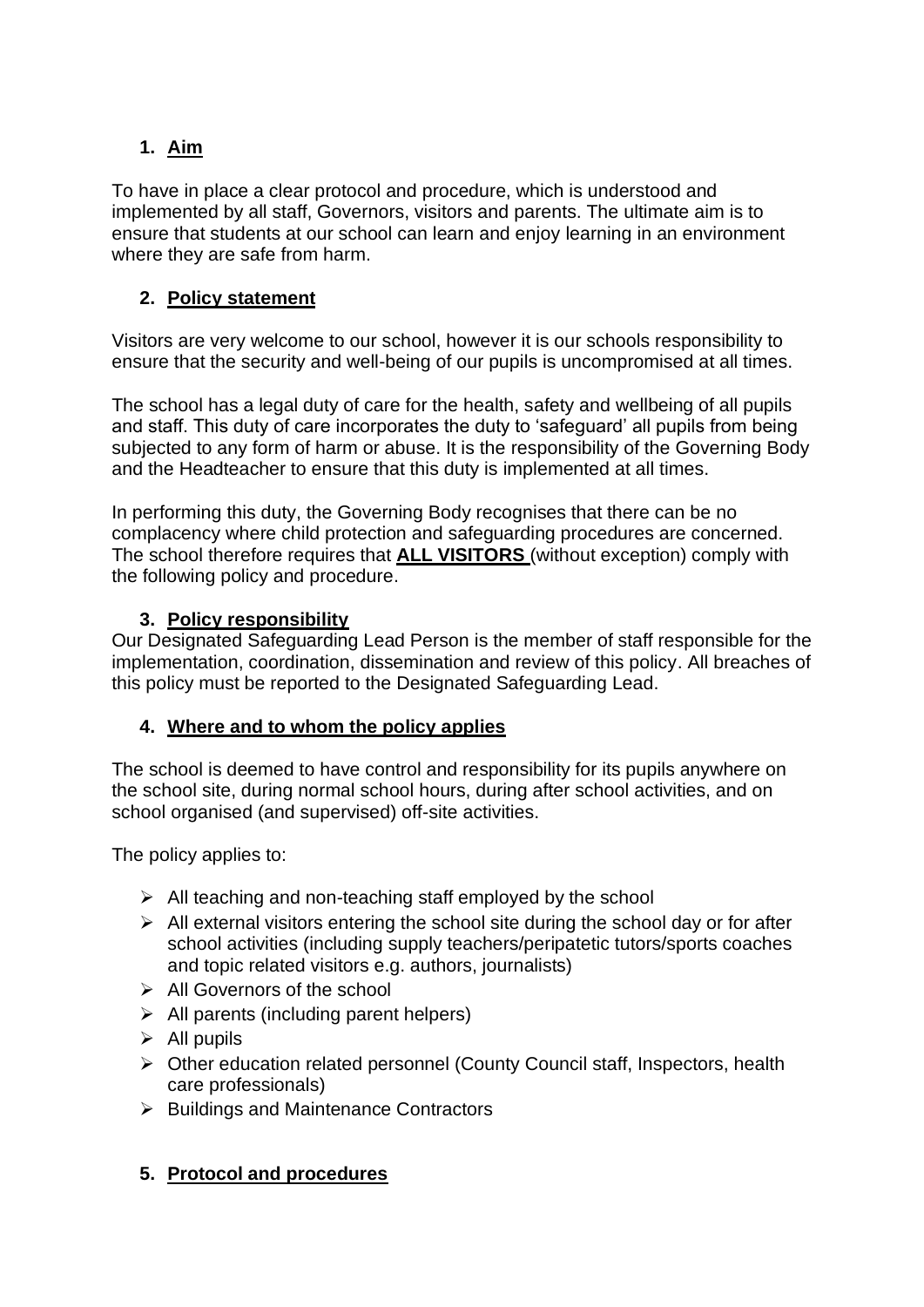#### 5.1 Planned visitors to the school

All visitors to the school may be asked to provide formal identification at the time of their visit

- ➢ Where possible the school office/ reception staff should be informed of all prearranged visitors to the school
- ➢ All visitors must report to the school office/ reception first and should not enter the school via any other entrance
- $\triangleright$  At reception, all visitors must state the purpose of their visit and who has invited them. They should be ready to produce formal identification
- ➢ All visitors will be asked to sign the Visitors' Record Book (which is kept by the school office/ reception at all times), making note of their name, organisation, who they are visiting, car registration number and visitor badge number (where applicable)
- $\triangleright$  All visitors will be required to wear an identification badge, the badge must remain visible throughout their visit
- $\triangleright$  All visitors should be made aware of whom the designated lead is for child protection and that any safeguarding concerns should be reported to them. Written guidance may be provided to visitors containing this information
- ➢ Visitors will then be escorted to their point of contact OR their point of contact will be asked to come to the school office/ reception to receive the visitor. The contact will then be responsible for them while they are on site
- $\triangleright$  On departing the school, visitors should leave via the school office and:
	- o Enter their departure time in the Visitors' Record Book alongside their arrival entry
	- o Return the identification badge to the school office/ reception
- ➢ Visitors coming to give talks to pupils should forward their PowerPoint and any handouts prior to the visit, it *MUST* be checked by the organising member of staff.

#### **Please note: If a planned visitor fails to arrive with appropriate identification, they will not be permitted to have unsupervised contact with a child.**

#### 5.2 Unknown/ unplanned visitors to the school

- $\triangleright$  Any visitor to the school site who is not wearing an identity badge should be challenged politely to enquire who they are and their business at the school
- $\triangleright$  They should then be escorted to the school office/ reception to sign the Visitors' Record Book and be issued with an identity badge. The procedures in 5.1 then apply.
- $\triangleright$  In the event that the visitor refuses to comply, they should be asked to leave the site immediately and the Headteacher and Assistant Headteacher (or the Teacher-in-Charge) should be informed promptly
- ➢ The Headteacher / Assistant Headteacher (or the Teacher-in-Charge) will consider the situation and decide if it is necessary to inform the police